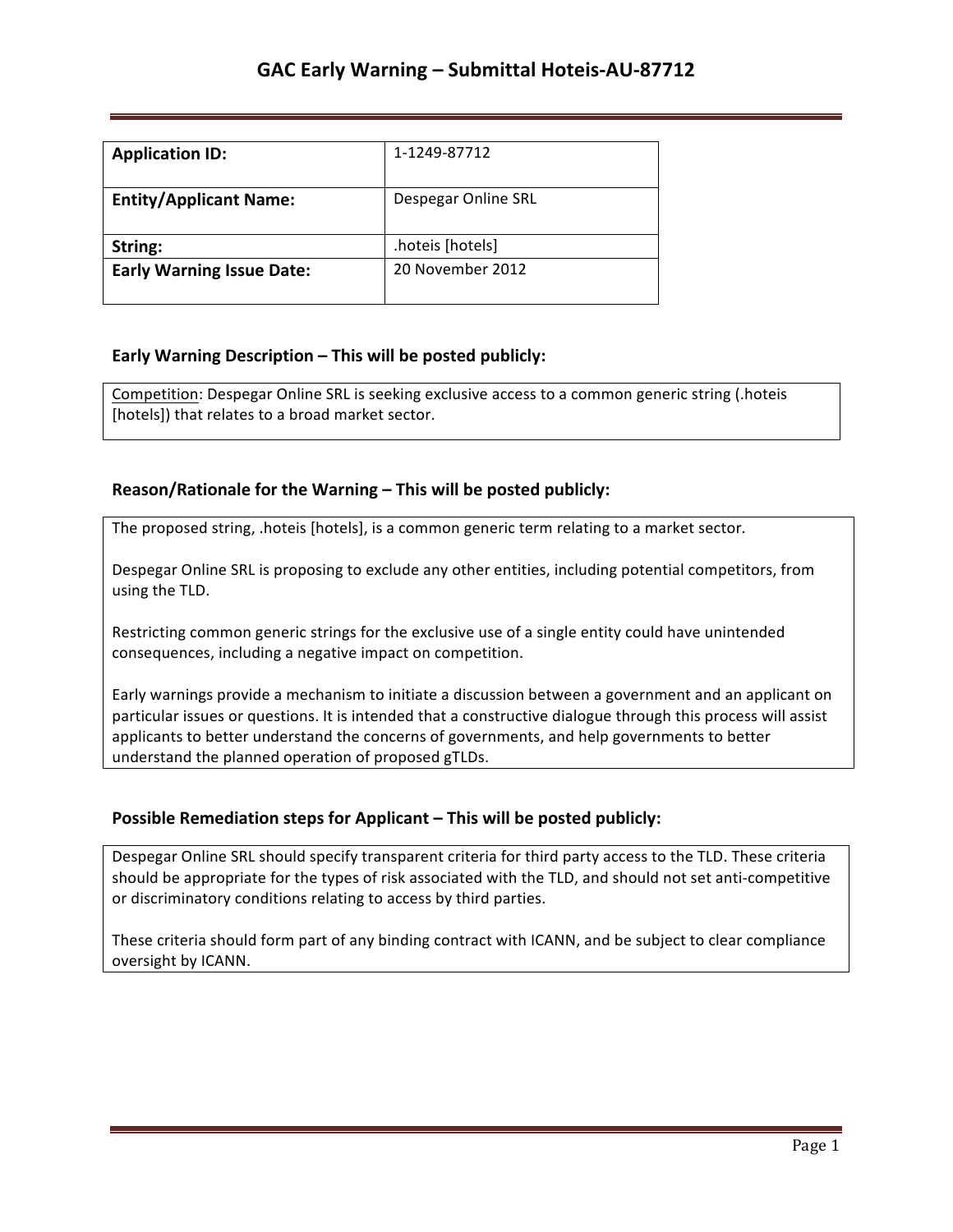## **Further Notes from GAC Member(s) (Optional) – This will be posted publicly:**

This Early Warning is from the Department of Broadband, Communications and the Digital Economy (DBCDE), on behalf of the Australian Government. In the first instance, communications and responses to this early warning should be emailed to gacearlywarning@gac.icann.org, with the text "Australian EW" and the application ID in the subject field.

# **INFORMATION FOR APPLICANTS**

# **About GAC Early Warning**

The GAC Early Warning is a notice only. It is not a formal objection, nor does it directly lead to a process that can result in rejection of the application. However, a GAC Early Warning should be taken seriously as it raises the likelihood that the application could be the subject of GAC Advice on New gTLDs or of a formal objection at a later stage in the process. Refer to section 1.1.2.4 of the Applicant Guidebook (http://newgtlds.icann.org/en/applicants/agb) for more information on GAC Early Warning.

## **Instructions if you receive the Early Warning**

**ICANN** strongly encourages you work with relevant parties as soon as possible to address the concerns voiced in the GAC Early Warning.

## **Asking questions about your GAC Early Warning**

If you have questions or need clarification about your GAC Early Warning, please contact gacearlywarning@gac.icann.org. As highlighted above, ICANN strongly encourages you to contact gacearlywarning@gac.icann.org as soon as practicable regarding the issues identified in the Early Warning. 

#### **Continuing with your application**

If you choose to continue with the application, then the "Applicant's Response" section below should be completed. In this section, you should notify the GAC of intended actions, including the expected completion date. This completed form should then be sent to gacearlywarning@gac.icann.org. If your remediation steps involve submitting requests for changes to your application, see the change request process at http://newgtlds.icann.org/en/applicants/customer-service/change-requests.

In the absence of a response, ICANN will continue to process the application as submitted.

#### **Withdrawing your application**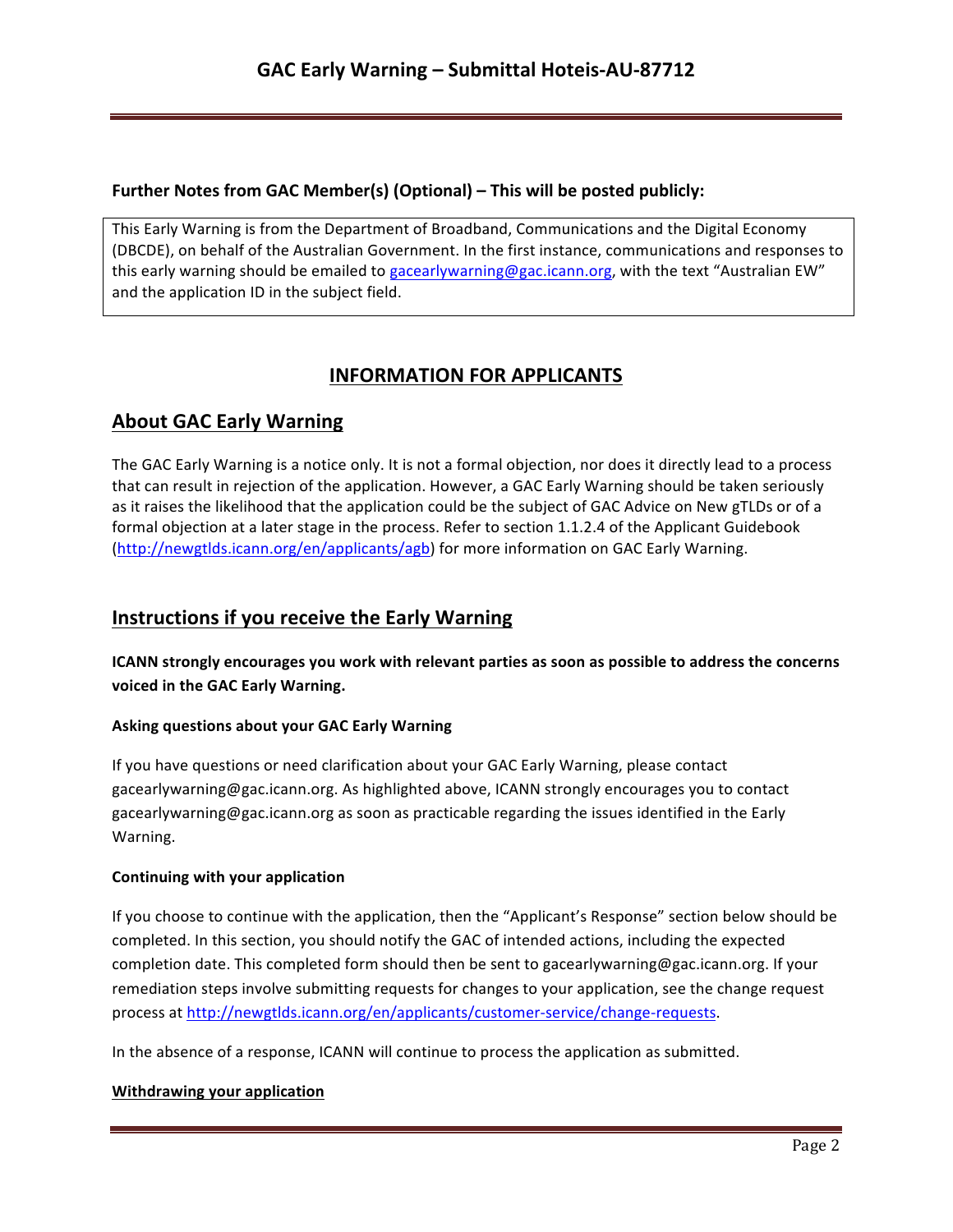## GAC Early Warning - Submittal Hoteis-AU-87712

If you choose to withdraw your application within the 21-day window to be eligible for a refund of 80% of the evaluation fee (USD 148,000), please follow the withdrawal process published at http://newgtlds.icann.org/en/applicants/customer-service/withdrawal-refund. Note that an application can still be withdrawn after the 21-day time period; however, the available refund amount is reduced. See section 1.5 of the Applicant Guidebook.

For questions please contact: **gacearlywarning@gac.icann.org** 

#### **Applicant Response:**